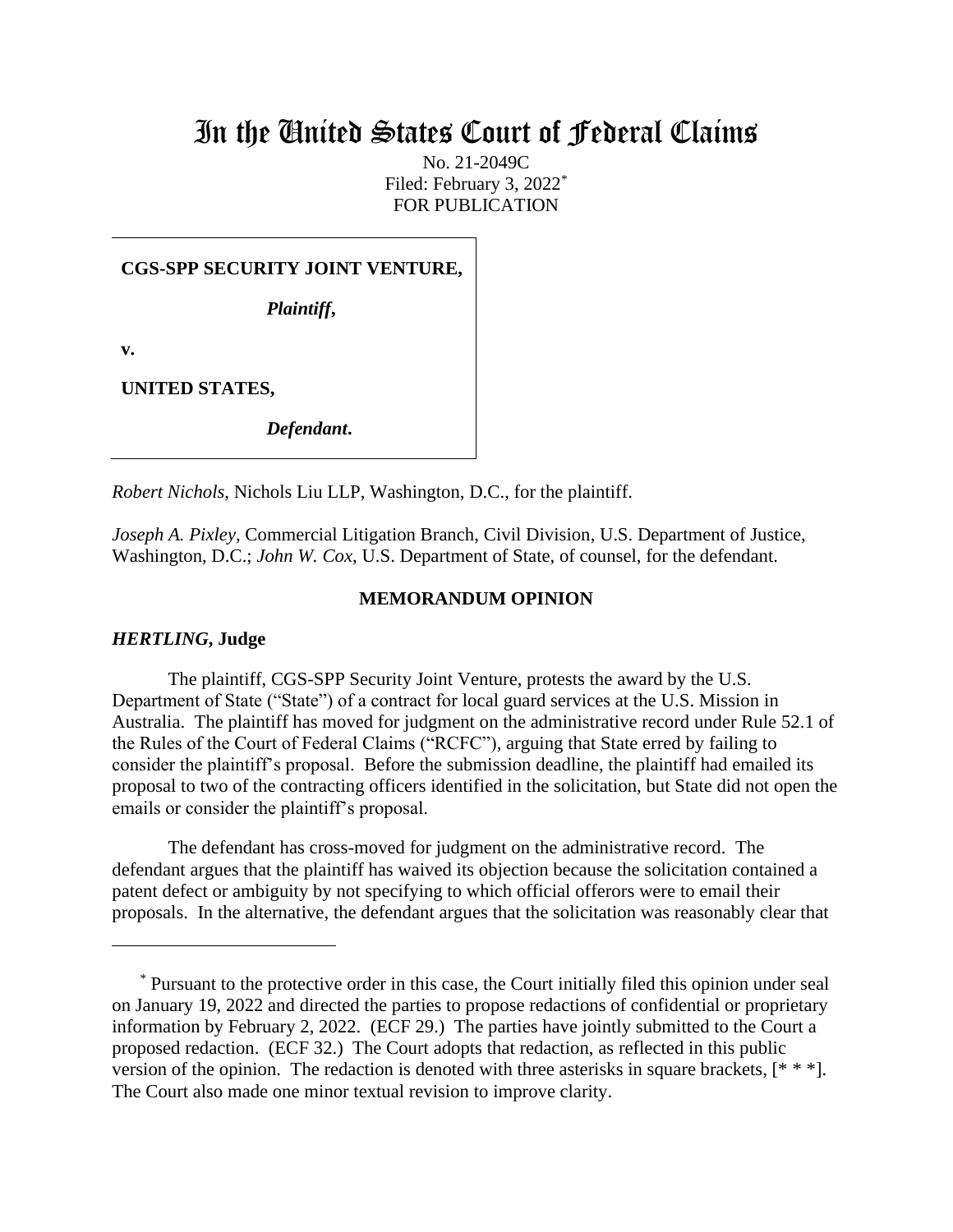the plaintiff was required to email its proposal to the official identified as the Contract Specialist in the solicitation. According to the defendant, because the plaintiff failed to send its proposal to the proper recipient, State's failure to open and consider the plaintiff's proposal was reasonable.

The Court agrees with the defendant that the solicitation contains some ambiguity regarding which official was the appropriate recipient for emailed proposals. Because that ambiguity is latent, however, the plaintiff's objection is not waived. The plaintiff reasonably interpreted the solicitation to permit submission to the contracting officers designated in the RFP at the issuing government office.

The plaintiff's motion for judgment on the administrative record is granted, and the defendant's cross-motion for judgment on the administrative record is denied. The contract award is enjoined. State may either recompete the contract or revisit the proposals submitted in response to the original solicitation.

# **I. BACKGROUND**

### **A. Solicitation**

On December 2, 2020, State issued a negotiated request for proposals ("RFP"), solicitation number 19AQMM21R0036, seeking "a qualified Contractor to provide local guard services at the U.S. Mission Australia." (AR 1 & 6.<sup>1</sup>) The period of performance was to be a one-year base period and four one-year option periods to be exercised at the government's discretion. (AR 20.) Section M of the RFP provided that award would "be made to a responsive responsible offeror on the basis of the lowest evaluated price of proposals meeting or exceeding the technical requirements, (i.e., Lowest Price Technically Acceptable . . . )." (AR 127.) The submission deadline was originally January 3, 2021, but State later amended the RFP to extend the deadline to January 10, 2021. (AR 474.)

The first page of the RFP, the Standard Form 33 ("SF-33"), identified the Office of Acquisition Management as the issuer.<sup>2</sup> (AR 1.) The SF-33 designated Fabiola A. Bellevue as the contracting officer and directed offerors to email Nicholas Cloutier "for information." (*Id.* (capitalization omitted).)

Section G.1 of the RFP, titled "**DESIGNATION OF ADMINISTRATIVE CONTRACTING OFFICE**," provided the contact information of two officials at the Office of Acquisition Management. (AR 720 (capitalization and bold in original).) The first, Crystal

<sup>1</sup> Citations to the administrative record (ECF 18, *supplemented by* ECF 21) are cited as "AR" with the pagination reflected in that record as filed with the court.

 $2$  The SF-33, titled "Solicitation, Offer, and Award," is one of the prescribed forms for sealed bidding and contracting by negotiation. FAR  $53.214(c)$ ; FAR  $53.215-1(c)$ .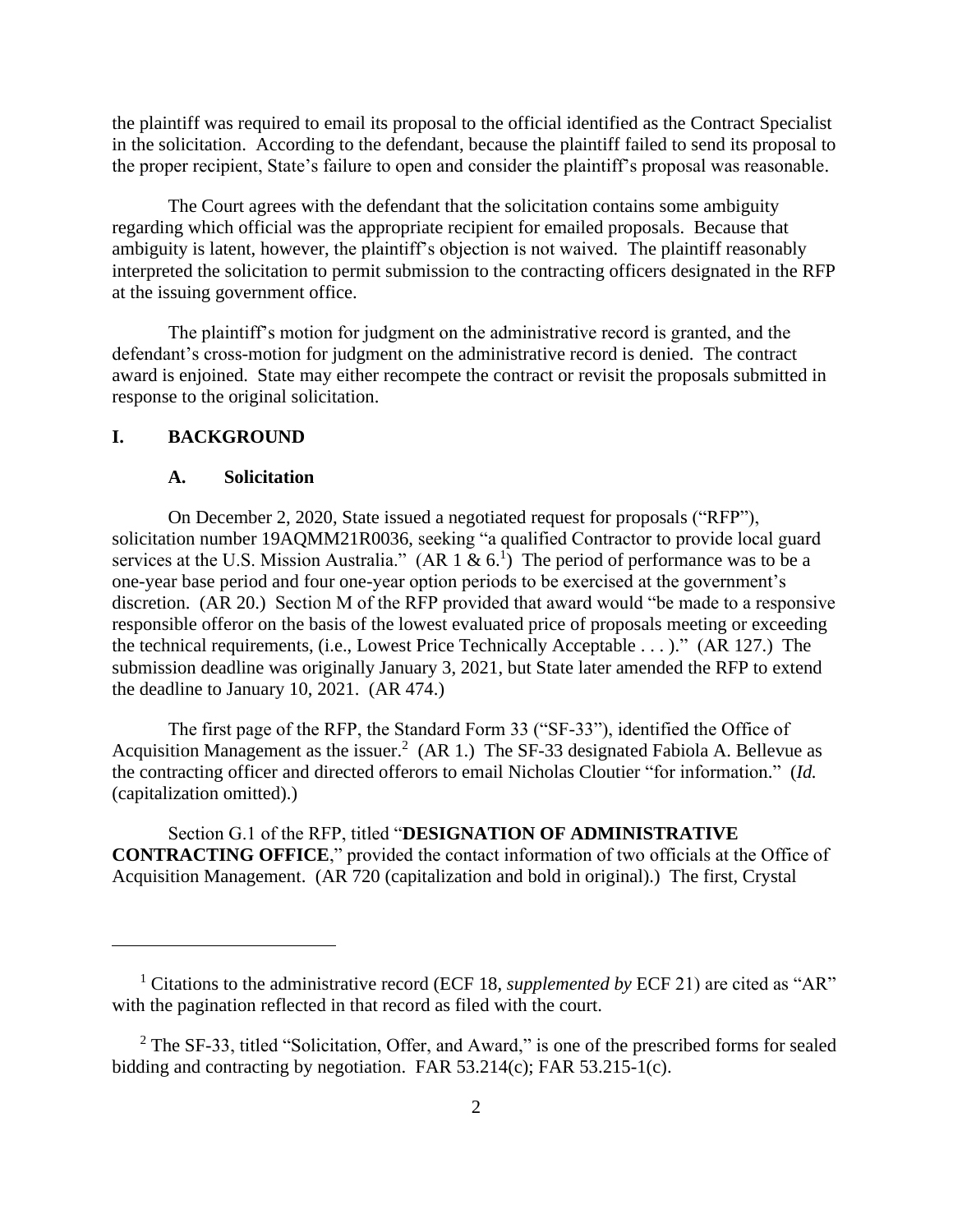Sutliff, was identified as the Primary Contracting Officer, and the other, Nicholas Cloutier, was identified as the Authorized Department of State Contract Specialist:<sup>3</sup>

#### **Primary Contracting Officer (CO):**

Crystal Sutliff, Contracting Officer Department of State Office of Acquisition Management A/OPE/AQM/DSCD/ATB 1800 N. Kent Street, 11th Floor Arlington, VA 22209 E-Mail: sutliffcm@state.gov

#### **Authorized Department of State Contract Specialist:**

Nicholas Cloutier, Contract Specialist Department of State Office of Acquisition Management A/OPE/AQM/DSCD/ATB 180 N. Kent Street, 11th Floor Arlington, VA 22209 E-Mail: cloutierns@state.gov

(*Id.* (bold in original).) Nicholas Cloutier was also the designated point of contact for offeror questions and clarifications. (AR 809.)

Section L.4 of the RFP, titled "**Time, Place, and Submission of Offer**," provided the instructions for submitting proposals and designated email as the method of submission:

> The Offeror shall assume full and total responsibility for ensuring electronic submission via email that its offer is received by:

> January 10, 2020 - 10:00 EASTERN STANDARD TIME (SEE BLOCK 9 OF THE SF-33).

> If an Offeror desires, it should contact Contract Specialist Nicholas Cloutier, at email (CloutierNS@state.gov) 48 hours in advance to notify of submission of offer.

(AR 809 (capitalization and bold in original).) The submission date, January 10, 2020, was a typographical error; the intended, correct date was January 10, 2021.

Section L.4 began a chain of cross-references ending in Item 7 of the SF-33. Block 9 of the SF-33, cross-referenced in Section L.4, provided that offers "will be received at the place specified in Item 8 . . . ." (AR 1.) Item 8 of the SF-33 provided, "ADDRESS OFFER TO (If

<sup>&</sup>lt;sup>3</sup> The defendant notes that at some point Mr. Cloutier was elevated from Contract Specialist to Contracting Officer, but the RFP was not amended to reflect the change. (ECF 22 at 7-8 n.4.)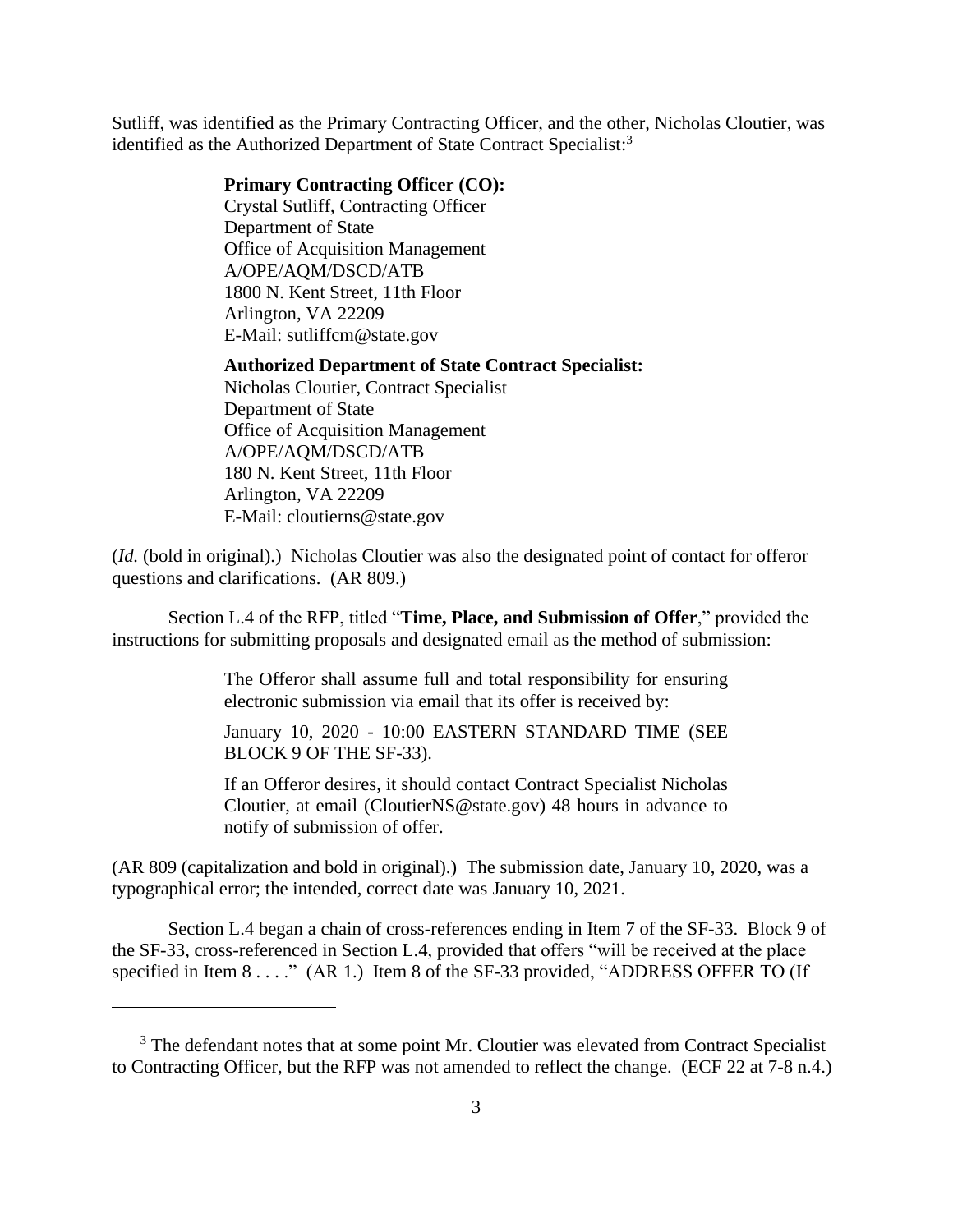other than Item 7)," and was otherwise blank. (*Id.* (capitalization in original).) Finally, Item 7 identified the issuing office and provided a physical mailing address at a post-office box:

> OFFICE OF ACQUISITION MANAGEMENT (A/LM/AQM) PO BOX 9115, ROSSLYN STATION US DEPARTMENT OF STATE ARLINGTON, VA 22219

(*Id.* (capitalization in original).)

Item 7 did not identify any specific recipient for the proposals.

Aside from extending the submission deadline, the RFP's amendments did not change the submission instructions in Section L.4 or the information on the SF-33. (*See* AR 1, 112, 809.)

## **B. Proposal Submissions and Award**

Before the submission deadline on January 10, 2021, the plaintiff emailed its proposal to both contracting officers identified in the RFP, Fabiola Bellevue and Crystal Sutliff, and to another contracting officer at State not referenced in the RFP, Jonathan Elsasser.<sup>4</sup> (AR 841-54.) On the cover page of each volume of its proposal, the plaintiff addressed its proposal to "Nicholas Cloutier, Contracting Officer," but Mr. Cloutier was not included on the plaintiff's email submitting its proposal to State. (AR 855  $&$  1155.) The record does not explain the plaintiff's failure to transmit its proposal to Mr. Cloutier, the actual addressee on the cover page.

Mr. Cloutier has acknowledged that none of the three recipients in State's Office of Acquisition Management to whom the plaintiff emailed its proposal "read, replied to, or forwarded the emails, or opened the attachments." (AR 2674.) According to Mr. Cloutier, "Mr. Elsasser and Ms. Sutliff did not recognize the solicitation number, and as branch chief for the local guard branch Ms. Bellevue is routinely copied on proposal submissions sent to the cognizant contracting officers in her branch." (*Id.*) Although Ms. Sutliff failed to recognize the solicitation number, the subject line of the plaintiff's emails correctly provided 19AQMM21R0036 as the solicitation number. (*See* AR 841-54.)

<sup>&</sup>lt;sup>4</sup> The defendant asserts that the plaintiff's emails in the record show the names of the recipients but not their email addresses. (ECF 25 at 6 (citing AR 841-847).) That assertion is erroneous. In the second email of the thread (the proposal was sent in five separate emails), the email header expands the contact names and reveals the recipients' email addresses. (*See*  AR 842.) Ms. Sutliff's email address matches her email address in the RFP: SutliffCM@state.gov. (*Compare* AR 720, *with* AR 842.) Because Ms. Bellevue's email address is not provided in the RFP, the Court cannot compare her email address against one in the RFP. Mr. Cloutier acknowledged, however, that both contracting officers received the emails, so this question of whether the plaintiff sent its proposal to the correct email addresses for Ms. Sutliff and Ms. Bellevue is not at issue. (AR 2674.)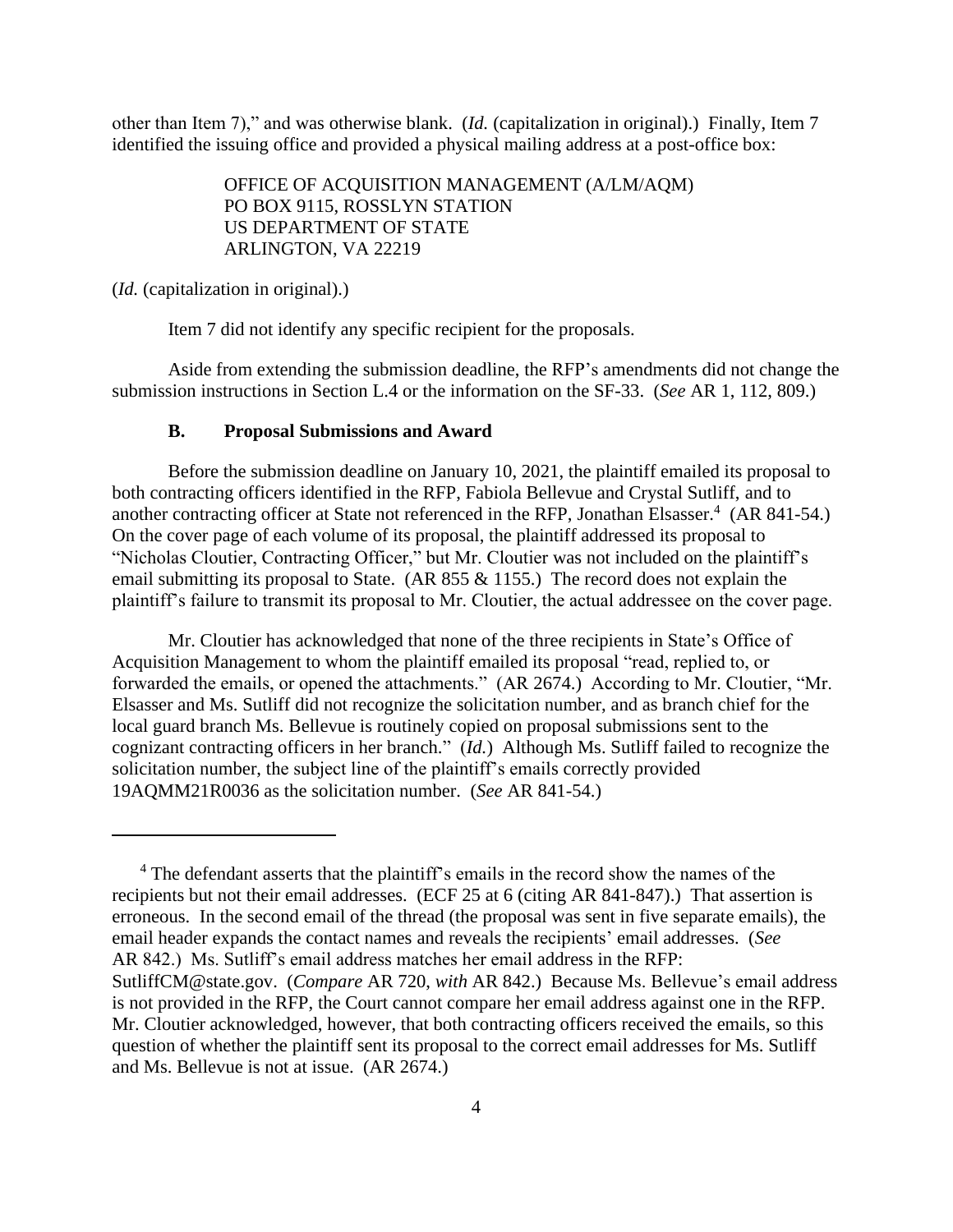State received and evaluated proposals from two other offerors and ultimately awarded the contract to the incumbent, MSS Security, on March 17, 2021. (*See* AR 2041-46, 2513-20.) The award amount was  $[$ \* \* \*] than the plaintiff's proposed price. (ECF 16, ¶ 3.)

Notice of the award was not posted in the System for Award Management ("SAM") or on State's own website. The plaintiff only learned of the award from a commercial website on July 7, 2021. (*Id.* ¶¶ 15-16; *see also* AR 2660, Decl. of Steve Hartsuff.) On the same day, the plaintiff contacted State to confirm the press report; State confirmed on July 12 that award had been made to MSS Security in March and that State had not received the plaintiff's proposal. (AR 2655-58.) State took the position that the plaintiff was not considered for award because the plaintiff had been required to submit its proposal to Mr. Cloutier (AR 2663), and the plaintiff had failed to do so.

On July 19, 2021, the plaintiff filed a protest at the Government Accountability Office ("GAO"), arguing that State "violated the RFP and acted unreasonably when it rejected/failed to consider CGS-SPP's timely proposal submitted in accordance with the RFP." (AR 2646.) The GAO *sua sponte* dismissed the protest on a basis not raised by the defendant: the GAO found that the RFP contained a patent defect or ambiguity because it did not expressly state to which email address offerors were required to send their email submissions. *Continuity Glob. Sols.- SPP Sec. Joint Venture*, B-419997, 2021 CPD ¶ 340, 2021 WL 4818101, at \*4 (Comp. Gen. Oct. 12, 2021). Because the RFP contained a patent defect and the plaintiff had failed to seek clarification or object prior to the award, the GAO held that the plaintiff had waived its objection. *Id.* at \*5. (*See also* AR 4279-84 (providing the GAO's decision in the record).)

#### **C. Procedural History**

On October 20, 2021, the plaintiff filed its complaint in this court. (ECF 1, *amended by*  ECF 16.) The plaintiff alleges a single count, arguing that "State's rejection of CGS-SPP's proposal and failure to consider CGS-SPP's proposal violated the RFP and applicable regulations and was arbitrary, capricious, and an abuse of discretion  $\dots$ ." (ECF 16, ¶4.) The plaintiff seeks injunctive relief, bid-protest costs, and any other relief that the Court deems just and proper. (*Id.*, Prayer for Relief.)

The parties have cross-moved for judgment on the administrative record. (ECF 19 & 22.) The matter has been fully briefed, and the Court heard oral argument on January 6, 2022. Following oral argument, the plaintiff sought leave to file a supplemental brief (ECF 26) to address questions at oral argument over whether the plaintiff's delay in bringing this action should preclude injunctive relief if the plaintiff prevailed on the merits. The Court accepted the plaintiff's brief and allowed the defendant to file its own brief on the issue, and the defendant did so. (ECF 28.)

# **II. JURISDICTION**

Under this court's bid-protest jurisdiction, the court may hear actions "by an interested party objecting to a solicitation by a Federal agency for bids or proposals for a proposed contract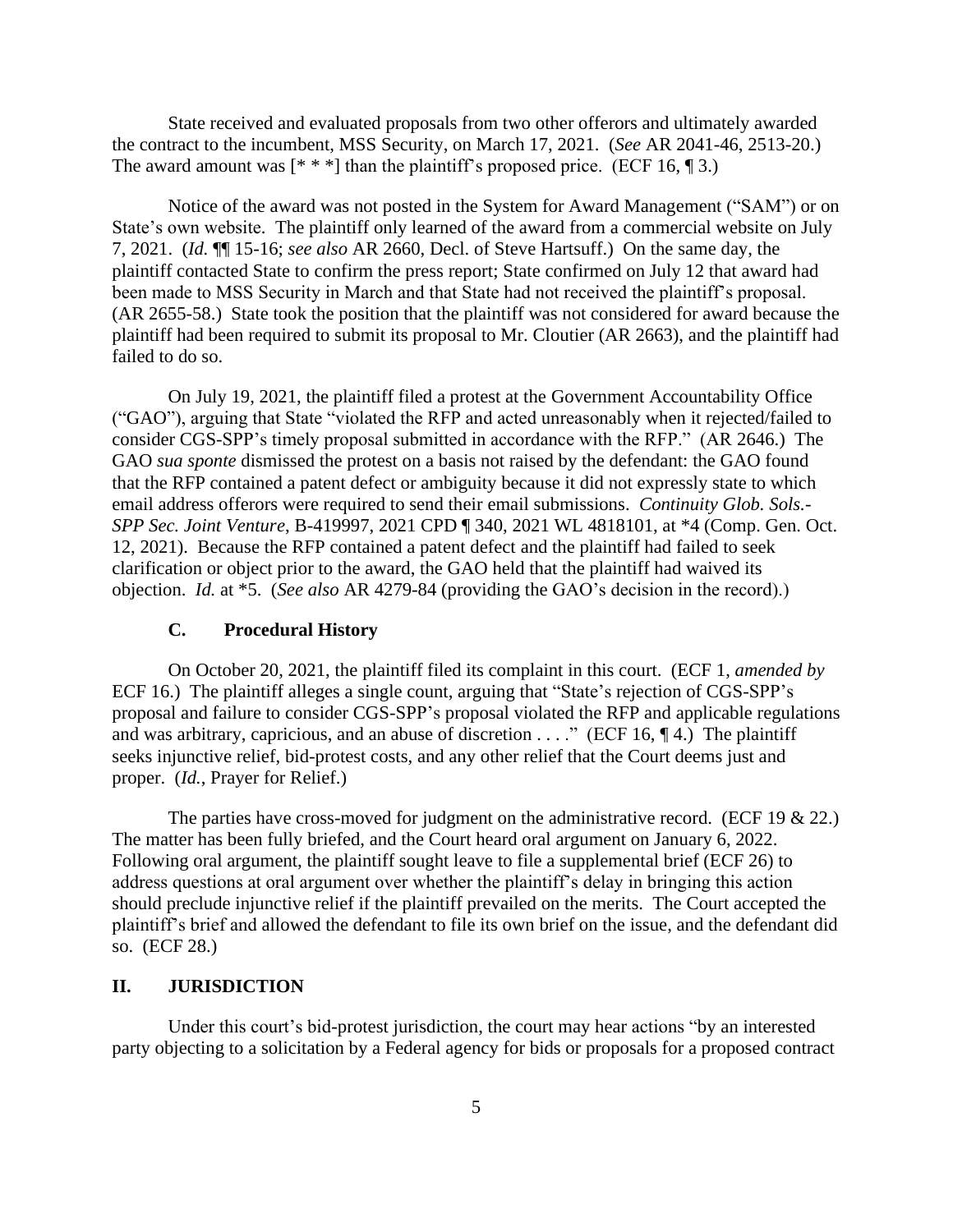or to a proposed award or the award of a contract or any alleged violation of statute or regulation in connection with a procurement or a proposed procurement." 28 U.S.C. § 1491(b)(1).

To establish standing under this court's bid-protest jurisdiction, a protestor must be an "interested party." *Id.* To be an interested party, a protestor must allege facts, which if true, "establish that it (1) is an actual or prospective bidder, and (2) possesses the requisite direct economic interest." *Rex Serv. Corp. v. United States*, 448 F.3d 1305, 1307 (Fed. Cir. 2006). In a post-award bid protest, the protestor's complaint must "show that there was a 'substantial chance' it would have received the contract award but for the alleged error in the procurement process." *Info. Tech. & Applications Corp. v. United States*, 316 F.3d 1312, 1319 (Fed. Cir. 2003) (quoting *Alfa Laval Separation, Inc. v. United States*, 175 F.3d 1365, 1367 (Fed. Cir. 1999) (citation omitted)).

The defendant does not challenge the Court's jurisdiction over this case. The plaintiff here challenges a contract award by State in connection with a procurement. (ECF 15, 17.) The plaintiff was an actual bidder and, with a lower price than the awardee in a Lowest Price Technically Acceptable procurement, would have had a substantial chance of award but for State's alleged error. (*Id.* 18.) Accordingly, the Court has jurisdiction over the plaintiff's case.

# **III. STANDARD OF REVIEW**

The parties have cross-moved for judgment on the administrative record under RCFC 52.1. On a motion for judgment on the administrative record, the court's review is limited to the administrative record, and the court makes findings of fact as if it were conducting a trial on a paper record. *Bannum, Inc. v. United States*, 404 F.3d 1346, 1354 (Fed. Cir. 2005). The court must determine whether a party has met its burden of proof based on the evidence contained within the administrative record. *Id.* at 1355. Unlike motions for summary judgment, genuine issues of material fact will not foreclose judgment on the administrative record. *Id.* at 1356.

Bid protests are evaluated under the Administrative Procedure Act's standard of review. *See* 28 U.S.C. § 1491(b)(4) (adopting the standard of 5 U.S.C. § 706). Under that standard, an agency's procurement action may only be set aside if it is "arbitrary, capricious, an abuse of discretion, or otherwise not in accordance with the law." 5 U.S.C. § 706(2)(A). A court may grant relief only upon the finding that either "the procurement official's decision lacked a rational basis" or "the procurement procedure involved a violation of regulation or procedure." *Impresa Construzioni Geom. Domenico Garufi v. United States*, 238 F.3d 1324, 1338 (Fed. Cir. 2001).

# **IV. DISCUSSION**

The plaintiff argues that it submitted its proposal in accordance with the RFP, and that State acted improperly by not considering its proposal. (ECF 19.) The defendant argues that the plaintiff has waived its objection because the RFP contains a patent ambiguity that was not raised before award. (ECF 22 at 12-18.) In the alternative, the defendant argues that the RFP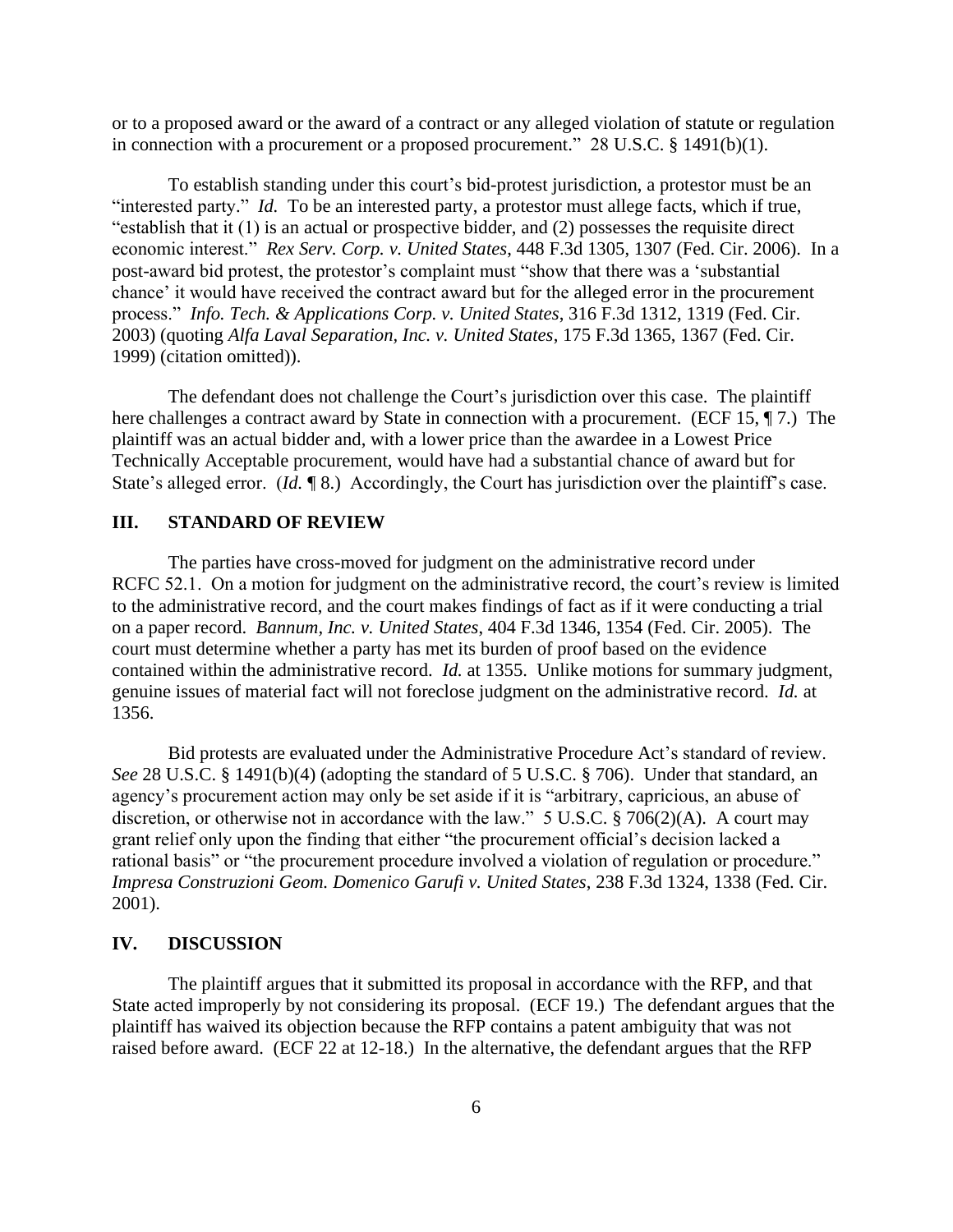"makes reasonably clear that offerors should send proposals to Mr. Cloutier," and that the plaintiff failed to deliver its proposal to the correct place. (*Id.* at 18.)

### **A. Waiver**

Under *Blue & Gold Fleet* and its progeny, "a party who has the opportunity to object to the terms of a government solicitation containing a patent error and fails to do so prior to the close of the bidding process waives its ability to raise the same objection subsequently in a bid protest action in the Court of Federal Claims." *Blue & Gold Fleet, L.P. v. United States*, 492 F.3d 1308, 1313 (Fed. Cir. 2007).

*Blue & Gold Fleet* was an extension of the existing doctrine of patent ambiguity, which provided that "where a government solicitation contains a patent ambiguity, the government contractor has 'a duty to seek clarification from the government, and its failure to do so precludes acceptance of its interpretation' in a subsequent action against the government." *Id.* (quoting *Stratos Mobile Networks USA, LLC v. United States*, 213 F.3d 1375, 1381 (Fed. Cir. 2000) (quoting *Statistica, Inc. v. Christopher*, 102 F.3d 1577, 1582 (Fed. Cir. 1996))). Under Federal Circuit precedents, this waiver rule now applies "to all situations in which the protesting party had the opportunity to challenge a solicitation before the award and failed to do so." *COMINT Sys. Corp. v. United States*, 700 F.3d 1377, 1382 (Fed. Cir. 2012). "[A]ssuming that there is adequate time in which to do so, a disappointed bidder must bring a challenge to a solicitation containing a patent error or ambiguity prior to the award of the contract." *Id.*

There are within the framework of the waiver doctrine two interrelated issues: what type of claim must be raised early and by when must such a claim be presented to avoid the effects of the waiver rule. As to the first issue, a claim must be presented early when the solicitation contains a patent defect or ambiguity. As to the timing, generally the claim must be presented before the agency makes an award under the solicitation. *Id*.

As to timing, the plaintiff here fails the requirement that the protest be made prior to the award. The sole question then is whether the plaintiff has presented the type of claim that must be made before award or is otherwise waived. For the plaintiff's claim to be waived, the Court must find both that the RFP was ambiguous or defective and that it was patently so. *Cf. VS2, LLC v. United States*, 155 Fed. Cl. 738, 754-57 (2021).

## **1. Defect or Ambiguity**

To interpret a solicitation, courts employ the same principles that govern the interpretation of contracts. *Safeguard Base Operations, LLC v. United States*, 989 F.3d 1326, 1344 (Fed. Cir. 2021). Thus, courts "begin with the plain language of the document." *Banknote Corp. of Am. v. United States*, 365 F.3d 1345, 1353 (Fed. Cir. 2004). The terms of a solicitation are "ambiguous only if [the] language is susceptible to more than one reasonable interpretation." *Id.*; *accord E.L. Hamm & Assocs., Inc. v. England*, 379 F.3d 1334, 1341 (Fed. Cir. 2004). A defect is an "'omission, inconsistency or discrepancy of significance.'" *Per Aarsleff A/S v. United States*, 829 F.3d 1303, 1312 (Fed. Cir. 2016) (quoting *E.L. Hamm & Assocs., Inc.*, 379 F.3d at 1339).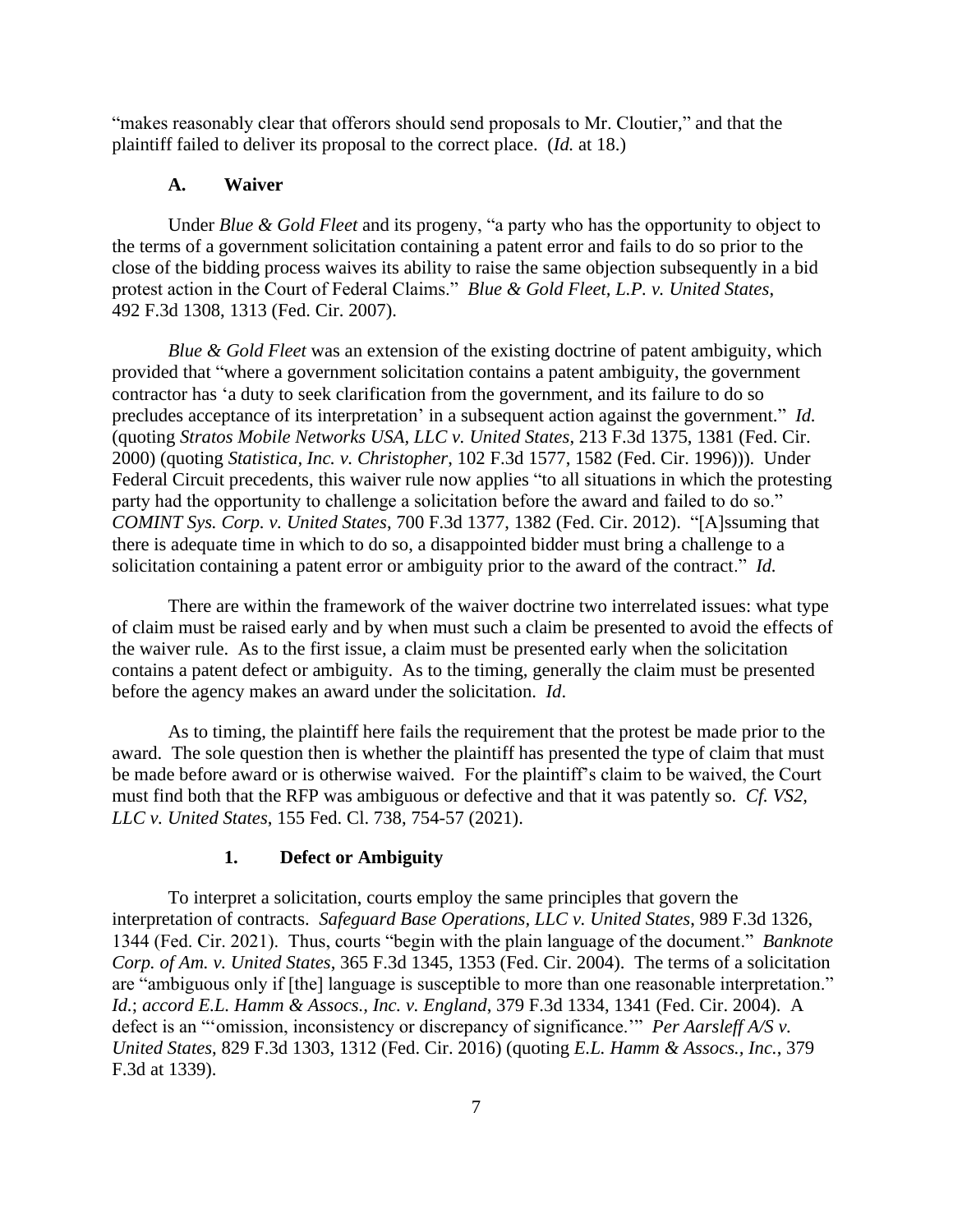Section L.4 of the RFP provided the instructions for proposal submission, designating email as the method of submission and cross-referencing Block 9 for location:

> The Offeror shall assume full and total responsibility for ensuring electronic submission *via email* that its offer is received by:

> January 10, 2020 - 10:00 EASTERN STANDARD TIME (*SEE BLOCK 9 OF THE SF-33*).

> If an Offeror desires, it should contact Contract Specialist Nicholas Cloutier, at email (CloutierNS@state.gov) 48 hours in advance to notify of submission of offer.

(AR 809 (capitalization in original) (emphasis added).) Block 9 of the SF-33 provided that offers "will be received at the place specified in Item 8 . . . ." (AR 1.) Item 8 of the SF-33 provided, "ADDRESS OFFER TO (If other than Item 7)," and was otherwise blank. (*Id.* (capitalization in original).)

The end of the line of cross-references, Item 7 of the SF-33, identified the issuing office and provided a physical address:

> OFFICE OF ACQUISITION MANAGEMENT (A/LM/AQM) PO BOX 9115, ROSSLYN STATION US DEPARTMENT OF STATE ARLINGTON, VA 22219

(*Id.* (capitalization in original).)

The plaintiff argues that it submitted its proposal in compliance with the terms of the RFP, and that the RFP did not contain a patent defect or ambiguity. (ECF 19 at 5-6, 9-10.) The RFP provided the method of submission and the government office to which proposals were to be submitted. According to the plaintiff, all it had to do to comply with the RFP was to deliver its proposal by email to the government office by the deadline, and no terms of the RFP impose a stricter requirement. (*Id.* at 5-6.)

The defendant first argues that the RFP has an inconsistency by requiring "offerors to electronically send proposals via e-mail to a PO box address - - which is impossible." (ECF 25 at 4 (emphasis omitted).) Although Section L.4 of the RFP designated email as the method of submission and led to a physical address in Item 7 of the SF-33, the RFP did not expressly require the impossible instruction of emailing proposals to a physical address, as the defendant argues. In Section G.1, titled "Designation of Administrative Contracting Office," the RFP provided email addresses of officials involved in the procurement at the designated government office from Item 7 of the SF-33. (AR 720 (capitalization modified and bold omitted).) These instructions are facially consistent. Nonetheless, the issue is irrelevant to this case. The plaintiff did not attempt to submit its proposal to the physical address, and neither did any other offeror. The plaintiff instead objects to State's interpretation of the RFP requiring submission of proposals by email directly and only to Mr. Cloutier.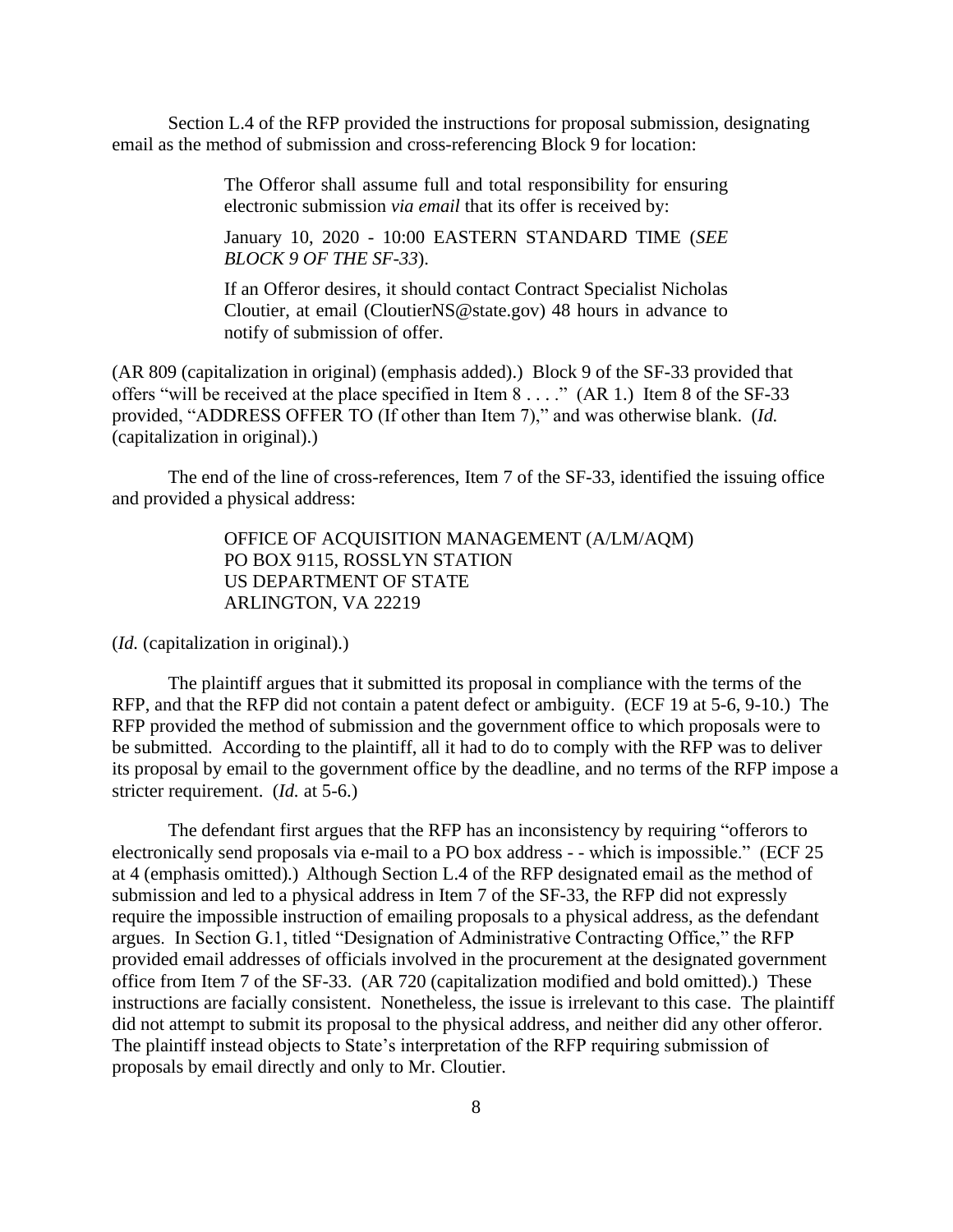The defendant also argues that the RFP contained an ambiguity by not designating an intended recipient of proposals. (*Id.* at 15-16.) This alleged ambiguity is the basis on which the GAO dismissed the plaintiff's protest. *Continuity Glob. Sols.-SPP Sec. Joint Venture*, 2021 WL 4818101, at \*4-5. The GAO noted that the RFP did not identify the intended recipient of proposals and found that "the solicitation was defective because it failed to specify expressly a place for submission of proposals and this defect was apparent on the face of the solicitation." *Id.* at \*4. Factually, the GAO is correct that the RFP did not designate a specific individual to receive offerors' proposals, but the RFP did identify the government office to which proposals had to be submitted.

Legally, however, this case involves the issue of ambiguity, on which the GAO resolved the plaintiff's protest and which the defendant asserts here. Neither party has cited any law requiring an agency to designate a specific email recipient. An applicable provision of the Federal Acquisition Regulations ("FAR") imposes on offerors the responsibility "for submitting proposals, and any revisions, and modifications, so as to reach *the Government office designated in the solicitation* by the time specified in the solicitation" and permits offerors to "use any transmission method authorized by the solicitation . . . ." FAR 15.208(a) (emphasis added). The RFP in this case designated the government office as State's Office of Acquisition Management and designated the method of submission as email.

The defendant relies on *Watterson Const. Co. v. United States*, 98 Fed. Cl. 84, 93 (2011), to argue that the "Government office" can be a specific contracting officer's email address. (ECF 22 at 17.) *Watterson* does not help the defendant. In that case, the solicitation itself designated a specific official's email address for proposal submissions, and as a result the court had no occasion to decide whether an agency must designate a specific email address to avoid the existence of an ambiguity or defect. *Watterson*, 98 Fed. Cl. at 92-93. Here, in contrast, the Court is faced with a solicitation that fails to include an express term designating a specific, intended agency recipient of proposals submitted by email.

Contrary to the defendant's reading of *Watterson*, there is no legal requirement that an agency designate an email recipient, although requiring submission of proposals by email, as a practical matter, obviously requires the RFP to specify an email address. Item 7 of the SF-33 did not specify an email address, but the RFP did provide the email addresses of Ms. Sutliff and Mr. Cloutier, who were both designated as officials involved in the procurement at the Office of Acquisition Management. (AR 720.) They were listed in Section G.1 of the RFP, titled "Designation of Administrative Contracting Office." (*Id.* (capitalization modified and bold omitted).) Neither official was explicitly designated as the intended recipient of proposals.

Both parties offer reasonable interpretations of the RFP. On the one hand, the plaintiff argues that submission to Ms. Sutliff (and two other contracting officers in the Office of Acquisition Management) was permitted because the plaintiff was required only to deliver the proposal to the designated government office. The plaintiff's approach is consistent with the RFP and the FAR. On the other hand, the defendant argues that the RFP required submission to Mr. Cloutier, given the references to him in the RFP and the fact that his email address is the only one provided in Section L.4 and on the SF-33. The defendant's approach is also consistent with the RFP and the FAR.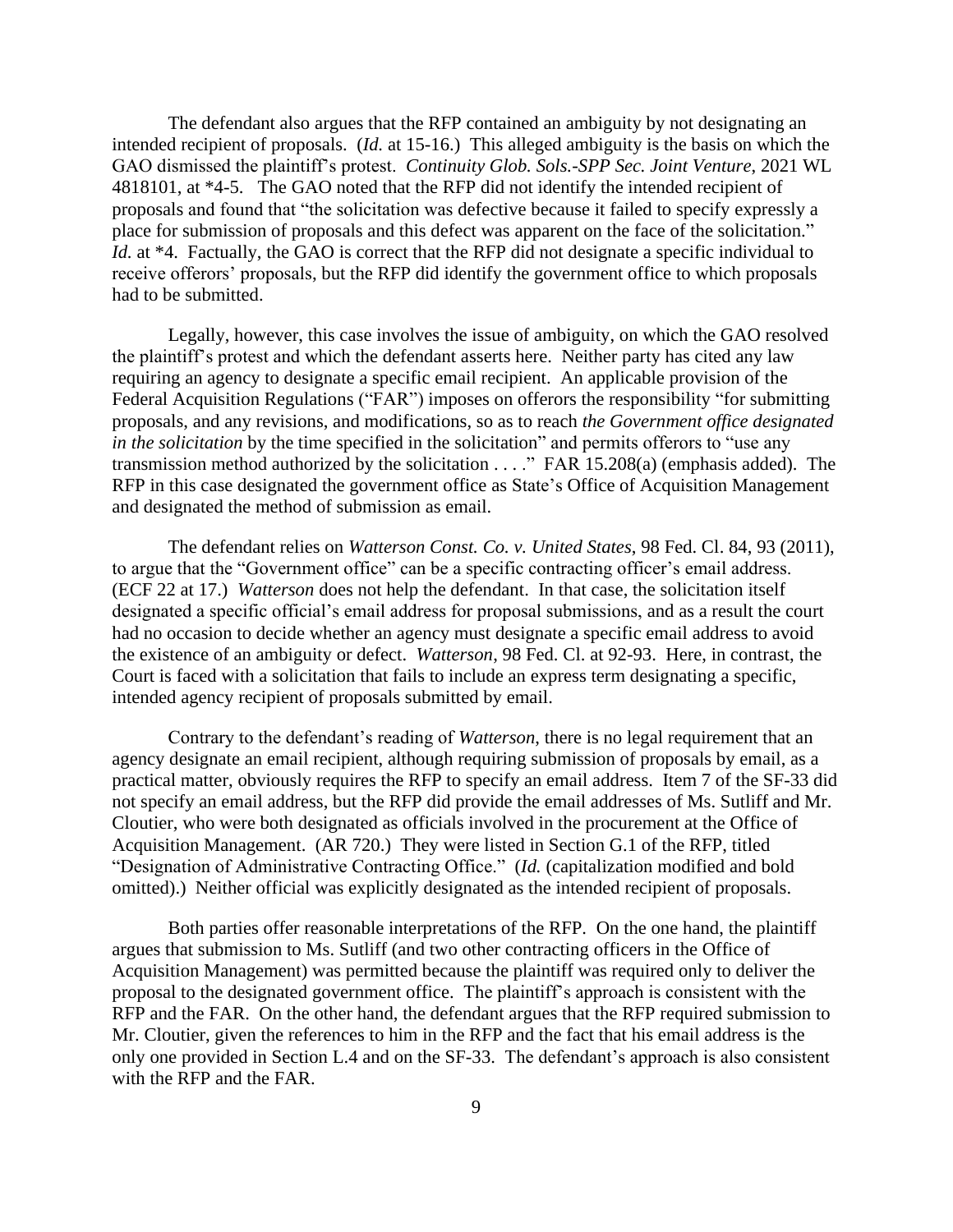The text of the RFP leaves the matter in question, and the Court finds both interpretations to be reasonable. Because the RFP is susceptible to two reasonable interpretations, it is ambiguous. *See Banknote Corp. of Am.*, 365 F.3d at 1353. The ambiguity is the uncertainty as to whom, specifically, offerors were required to submit their proposals.

#### **2. Latency**

Although the RFP was ambiguous, the ambiguity must be patent for the waiver rule of *Blue & Gold Fleet* to apply. A patent error is "'an obvious omission, inconsistency or discrepancy of significance'" that "could have been 'discovered by reasonable and customary care.'" *Per Aarsleff A/S*, 829 F.3d at 1312-13 (quoting *E.L. Hamm & Assocs., Inc.*, 379 F.3d at 1339 and *Analytical & Rsch. Tech., Inc. v. United States*, 39 Fed. Cl. 34, 46 (1997)). A document is patently ambiguous when it "contains facially inconsistent provisions that would place a reasonable contractor on notice and prompt the contractor to rectify the inconsistency by inquiring of the appropriate parties." *Stratos Mobile Networks USA, LLC*, 213 F.3d at 1381.

In contrast, with reference to a contract claim, for example, "[a] contractor . . . may recover for a latent ambiguity." *E.L. Hamm & Assocs., Inc.*, 379 F.3d at 1342 (citing *Metric Constructors, Inc. v. Nat'l Aeronautics & Space Admin.*, 169 F.3d 747, 751 (Fed. Cir. 1999)). The Federal Circuit has defined a latent ambiguity as "'a hidden or concealed defect which is not apparent on the face of the document, could not be discovered by reasonable and customary care, and is not so patent and glaring as to impose an affirmative duty on plaintiff to seek clarification.'" *Per Aarsleff A/S*, 829 F.3d at 1312-13 (quoting *Analytical & Rsch. Tech., Inc.*, 39 Fed. Cl. at 46 (internal quotation marks and citation omitted)).

The RFP contains no relevant facially inconsistent provisions. Although the RFP did not expressly designate an email recipient, the RFP provided the method of proposal submission, the government office, and email addresses of officials involved in the procurement at that office. (AR 1, 720, 809.) The ambiguity—the uncertainty of which official was permitted to be a recipient of proposals—is not apparent on the face of the document and does not implicate inconsistent provisions.

The RFP identified both Ms. Sutliff and Mr. Cloutier as officials involved in the procurement at the Office of Acquisition Management. (AR 720.) On the face of the document, neither was designated the recipient for proposals, but the RFP did not exclude either from receiving them. Ms. Sutliff was identified as the Primary Contracting Officer. (*Id.*) Under the FAR, the contracting officer is the "person with the authority to enter into ... contracts ...." FAR 1.602-1(a); *see also* FAR 1.602-2; FAR 2.101 (definition of "contracting officer").

Mr. Cloutier was identified as the Contract Specialist. (*Id.*) The FAR does not include a definition of this term. The RFP specifically referenced him as the person to whom questions, comments, and requests for information or clarification should be directed. (AR 809.) He was also the person to whom an offeror "if [it] desires" may provide notice of an offer 48 hours prior to the deadline for submission. (*Id.*) Nowhere, however, was Mr. Cloutier designated as the sole, proper recipient for proposals.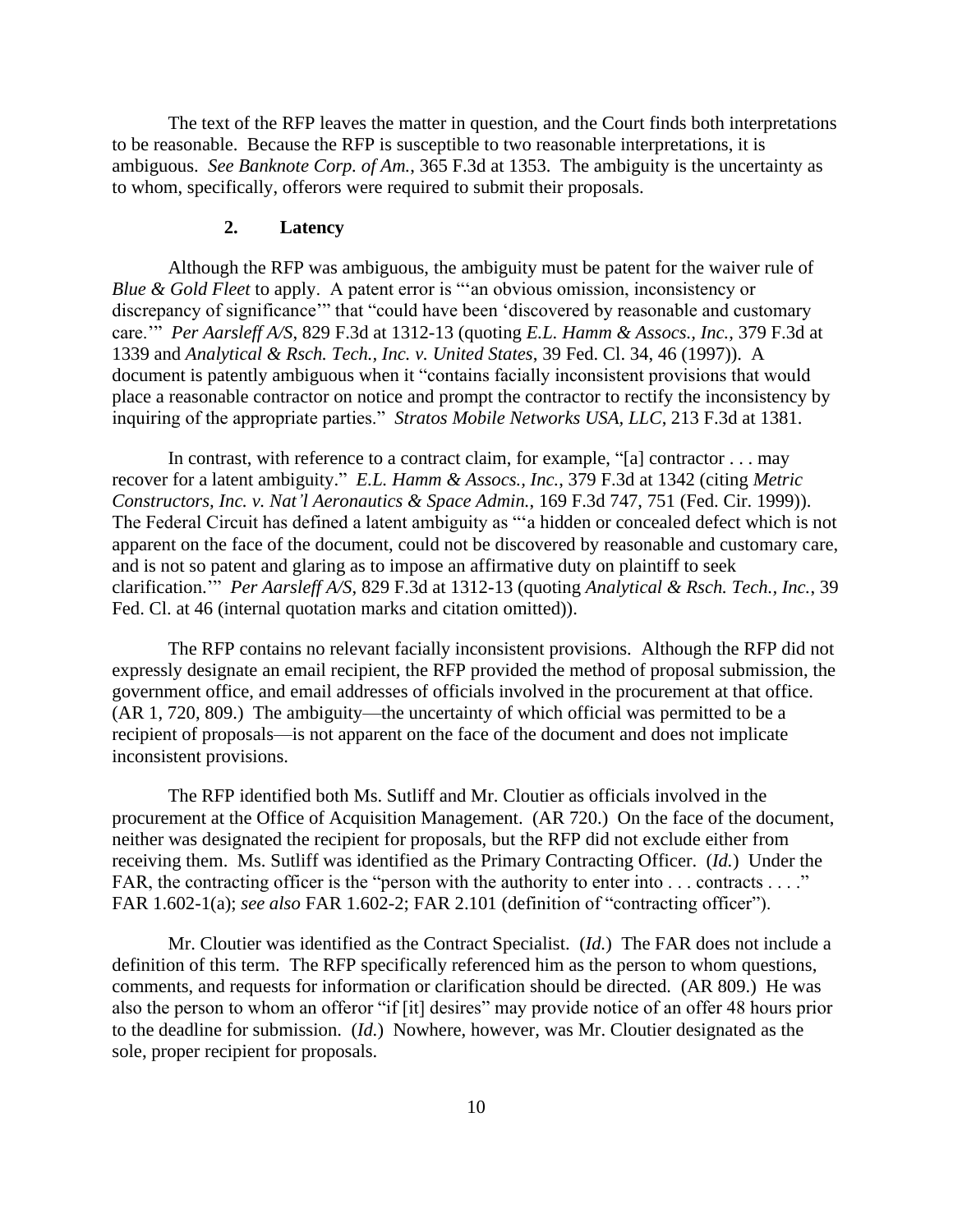Either Ms. Sutliff or Mr. Cloutier appears to have been a permissible recipient of a proposal to comply with the terms of the RFP. The ambiguity is apparent now, in hindsight, only because State is arguing that the recipient should have been one official rather than the other, albeit without direct textual support in the RFP. This defense relies on an after-the-fact, unstated requirement not apparent from the face of the RFP.

The question is a close one. The GAO decided the ambiguity was patent. The interpretation of the terms of a solicitation is a question of law which the Court resolves *de novo. Per Aarsleff A/S*, 829 F.3d at 1309. The Court resolves the issue differently.

The plaintiff submitted a proposal to the two officials identified in the RFP as contracting officers; it addressed its proposal to the official identified as a contracting specialist but failed to submit the proposal to him. The RFP itself did not specify anyone to receive the proposal. On the face of the RFP there is no patent ambiguity, because at least one of the contracting officers listed in the RFP had an email address associated with her. The defendant may not create a patent ambiguity when it decides that it will only consider proposals sent to one individual but does not inform potential offerors of that limitation. By not informing potential offerors that only proposals received by Mr. Cloutier would be considered, State itself created the ambiguity not otherwise evident on the face of the RFP. Any ambiguity as to the proper recipient of proposals under the RFP is not apparent on the face of the RFP, so that ambiguity is latent. *See Per Aarsleff A/S*, 829 F.3d at 1312-13. Accordingly, the plaintiff's claim is not waived.

#### **B. CGS-SPP's Proposal Submission to Contracting Officers**

"In the case of latent ambiguity, the normal rule of *contra proferentem* applies if the contractor's interpretation is reasonable," and to prevail "'the contractor must have relied on its interpretation of [the ambiguous] provision when preparing its bid.'" *LAI Servs., Inc. v. Gates*, 573 F.3d 1306, 1317 (Fed. Cir. 2009) (quoting *P.R. Burke Corp. v. United States*, 277 F.3d 1346, 1356 n.3 (Fed. Cir. 2002)). Courts apply the general rule of *contra proferentem* "to construe ambiguities against the drafter," which in this case is the defendant. *See E.L. Hamm & Assocs., Inc.*, 379 F.3d at 1342. Courts "must consider the solicitation as a whole, interpreting it in a manner that harmonizes and gives reasonable meaning to all of its provisions." *Banknote Corp. of Am.*, 365 F.3d at 1353. The plaintiff's interpretation of the RFP was reasonable.

The defendant argues that the RFP was "reasonably clear" that offerors were required to email proposals to Mr. Cloutier (ECF 22 at 18), but nothing in the RFP designated Mr. Cloutier as the only permissible recipient of proposals. Mr. Cloutier was referenced several times in the RFP:

- Item 10 of the SF-33 directed offerors to email Mr. Cloutier "for information." (AR 1 (capitalization omitted).)
- Item 6 of the Standard Form 30, Amendment of Solicitation/Modification of Contract, identified Mr. Cloutier as the issuer of the operative RFP amendment. (AR 697.)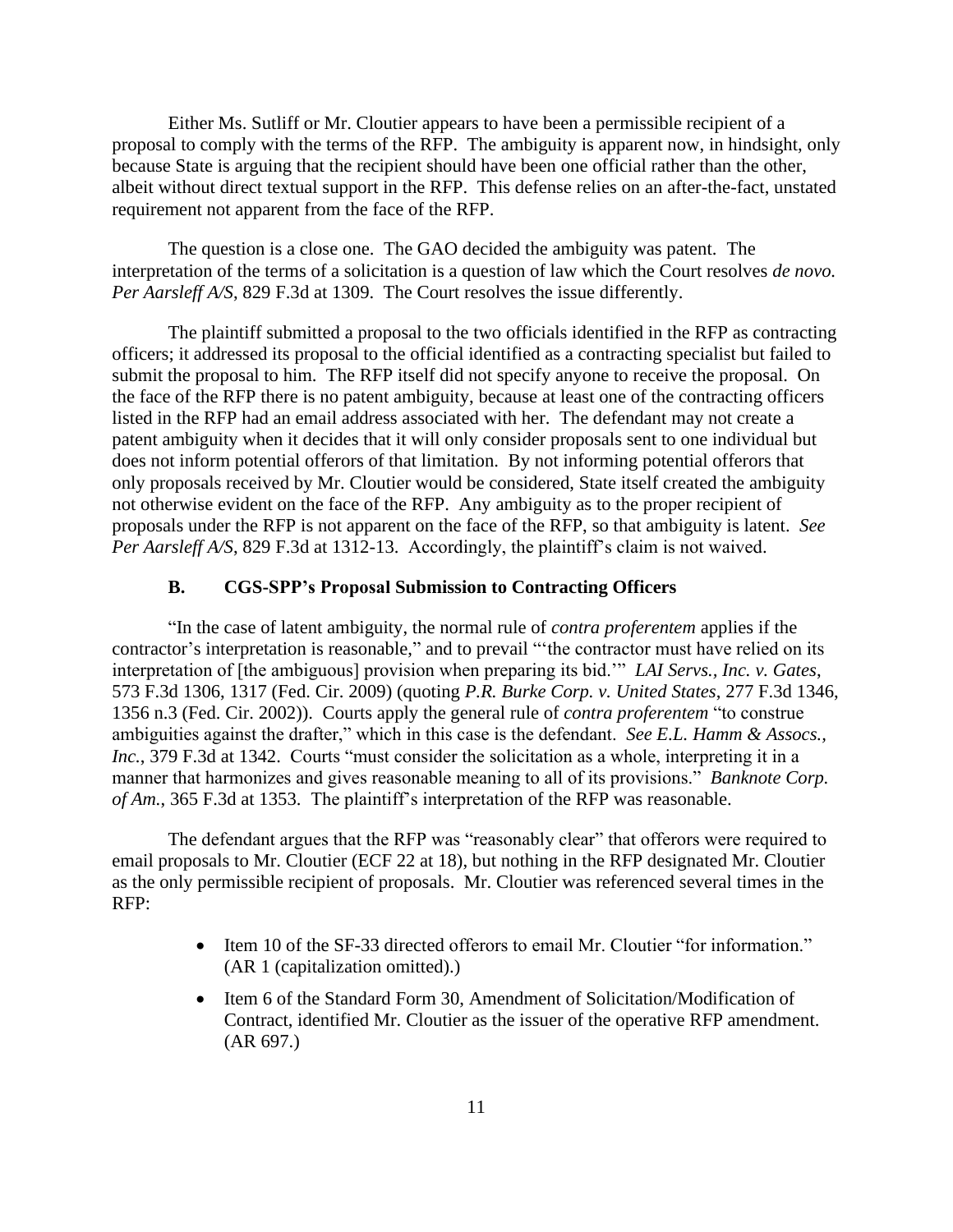- Section G.1 of the RFP identified Mr. Cloutier as the Authorized Department of State Contract Specialist. (AR 720.)
- Section L.4 of the RFP provided, "If an Offeror desires, it should contact Contract Specialist Nicholas Cloutier, at email (CloutierNS@state.gov) 48 hours in advance to notify of submission of offer." (AR 809.)
- Section L.6 of the RFP directed offerors to submit "questions, comments, exceptions, or clarifications" to Mr. Cloutier by email. (*Id.*)

Not one of these references directed offerors to email their proposals to Mr. Cloutier and only to Mr. Cloutier.

The plaintiff, in contrast, reads the RFP to have required only that proposals be sent by email to the designated government office. Section L.4 of the RFP designated the method of submission as email, and, through a series of cross-references, Item 7 of the SF-33 identified the government office, the Office of Acquisition Management. (AR 1 & 809.) In Section G.1, titled "Designation of Administrative Contracting Office," the RFP provided two email addresses of officials involved in the procurement: sutliffcm@state.gov and cloutierns@state.gov. (AR 720 (capitalization modified and bold omitted).)

The Court finds that the plaintiff reasonably interpreted the RFP to permit email submission to Ms. Sutliff's email address and that this reading is the most reasonable interpretation of the RFP. Ms. Sutliff was listed in the section designating the administrative contracting office, and she was explicitly designated the Primary Contracting Officer. (*Id.*) The plaintiff also emailed its proposal to the contracting officer listed on the SF-33 and another contracting officer not listed in the RFP. (AR 841-54.) By emailing its proposal to two contracting officers identified in the RFP before the submission deadline, the plaintiff complied with the most reasonable interpretation of the RFP's terms.

The RFP placed "full and total responsibility" on offerors for ensuring proposals were received on time. (AR 809.) The contracting officers did receive the plaintiff's proposal on time. Mr. Cloutier averred that "Mr. Elsasser and Ms. Sutliff did not recognize the solicitation number, and as branch chief for the local guard branch Ms. Bellevue is routinely copied on proposal submissions sent to the cognizant contracting officers in her branch." (AR 2674.) As a result, no one "read, replied to, or forwarded the emails, or opened the attachments." (*Id.*) Regardless of the government's actions or, in this case, inaction, the plaintiff fulfilled its responsibilities under the RFP when State's contracting officers in the office designated by the RFP received the plaintiff's timely submission of its proposal. Ms. Sutliff apparently did not recognize the solicitation number of a solicitation in which she was listed as the Primary Contracting Officer. The subject line of the plaintiff's email correctly provided 19AQMM21R0036 as the solicitation number. (AR 841.) This is not a case in which an offeror submitted its proposal to some agency recipient in the hope that the proposal would wind up getting to the appropriate official. Ms. Sutliff was identified as the Primary Contracting Officer for the RFP, and Ms. Bellevue was listed as the contracting officer on the SF-33. (AR 1 & 720.) State erred by not opening the plaintiff's email and not considering its proposal.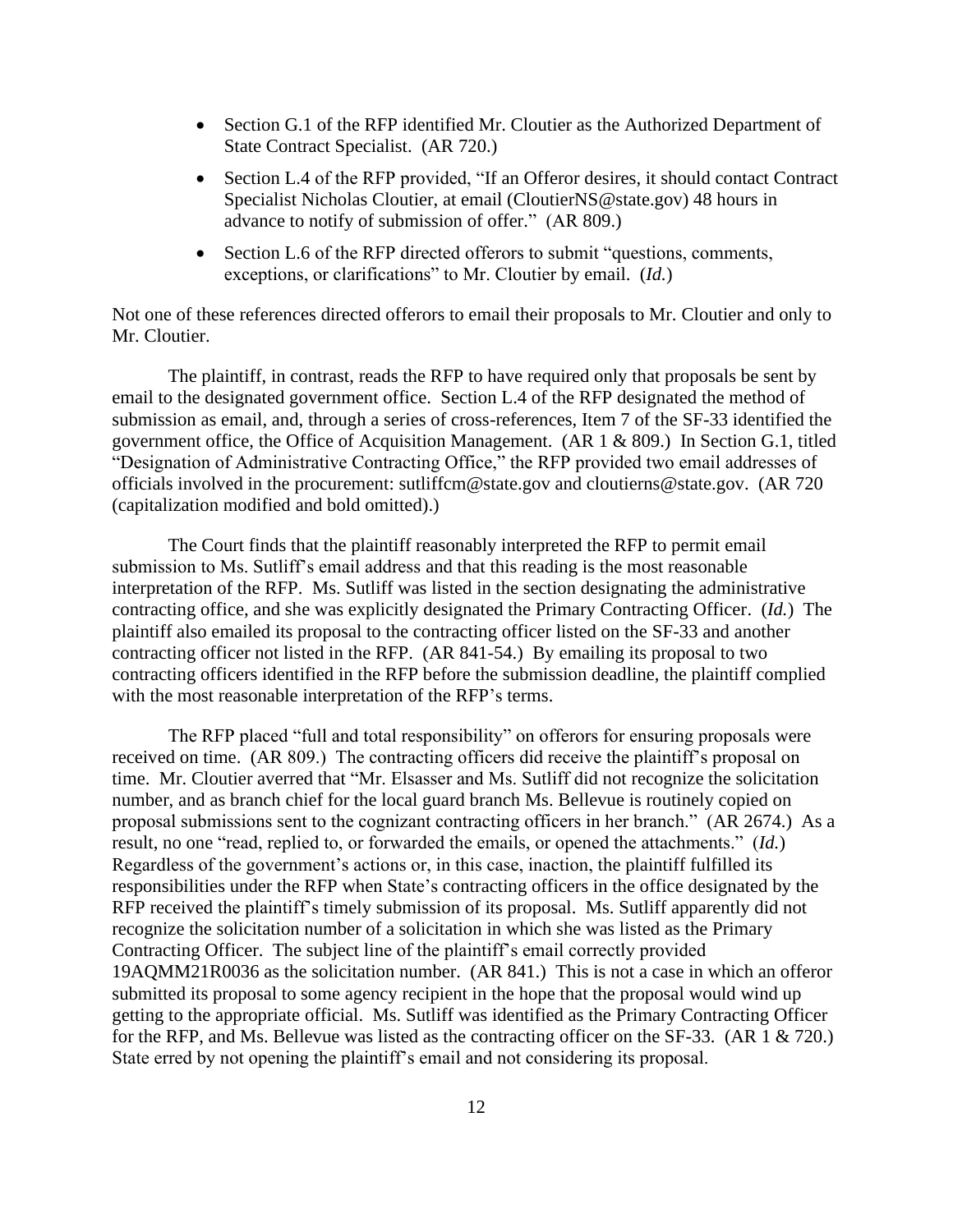Although the plaintiff fulfilled its responsibilities under the RFP, the plaintiff must bear some degree of fault. The plaintiff sent its email submission to Mr. Elsasser, a contracting officer not listed in the RFP, and its proposal was addressed to Mr. Cloutier, so someone at CGS-SPP must have thought Mr. Cloutier to be the intended recipient. (*See* AR 841-54, 855, 1155.) These facts, however, do not undercut the plaintiff's compliance with the RFP, and under the doctrine of *contra proferentem* these errors by the plaintiff do not outweigh State's error in failing to specify in the RFP the lone proper recipient of proposals.<sup>5</sup>

As required to prevail in a bid protest, the plaintiff was prejudiced by that error. A "protester must show 'that there was a substantial chance it would have received the contract award but for that error.'" *Alfa Laval Separation, Inc.*, 175 F.3d at 1367 (quoting *Statistica, Inc.*, 102 F.3d at 1582). If State had not erred here, the plaintiff would have had a substantial chance of award. The RFP was evaluated as a Lowest Price Technically Acceptable procurement, and the plaintiff's proposal price was lower than that of the awardee. Because the contracting officers did not open the plaintiff's email, the plaintiff's proposal was not even considered.

# **V. RELIEF**

The plaintiff seeks a permanent injunction to remedy State's error.<sup>6</sup> (ECF 16, ¶ 29-35.) Specifically, the plaintiff requests that the Court order State to "(i) terminate the contract awarded to [MSS Security] for convenience; (ii) accept CGS-SPP's proposal for evaluation; (iii) re-open discussions with all offerors to update their proposals; and (iv) evaluate said proposals to make a new award decision." (ECF 19 at 12.)

 $<sup>5</sup>$  The Court's holding under the specific facts of this solicitation is consistent with the</sup> general rule applied by this court in claims filed with agencies under the Contract Disputes Act ("CDA"). "This Court has rejected attempts by the government to attack a contractor's submission of a claim based on its submission to the wrong government employee." *United Partition Sys., Inc. v, United States*, 59 Fed. Cl. 627, 638 (2004) (citing *Flying Horse v. United States*, 49 Fed. Cl. 419, 428-29 (2001)); *accord Rollock Co. v. United States*, 115 Fed. Cl. 317, 328 (2014). Admittedly, filing a claim under the CDA presents a different proposition than submitting a proposal in response to a solicitation, which could have pretermitted any issue had it been clear on its face as to whom offerors had to submit their proposals. Nonetheless, the analogy to the CDA cases is instructive.

<sup>&</sup>lt;sup>6</sup> The defendant argues that the plaintiff conceded that injunctive relief is not warranted by not discussing injunctive relief in the plaintiff's response brief. (ECF 25 at 12.) The plaintiff has not waived its request for injunctive relief. It properly requested an injunction in its complaint and motion for judgment on the administrative record. (ECF 16,  $\P$ ] 29-35, Prayer for Relief (C); ECF 19 at 10-12.)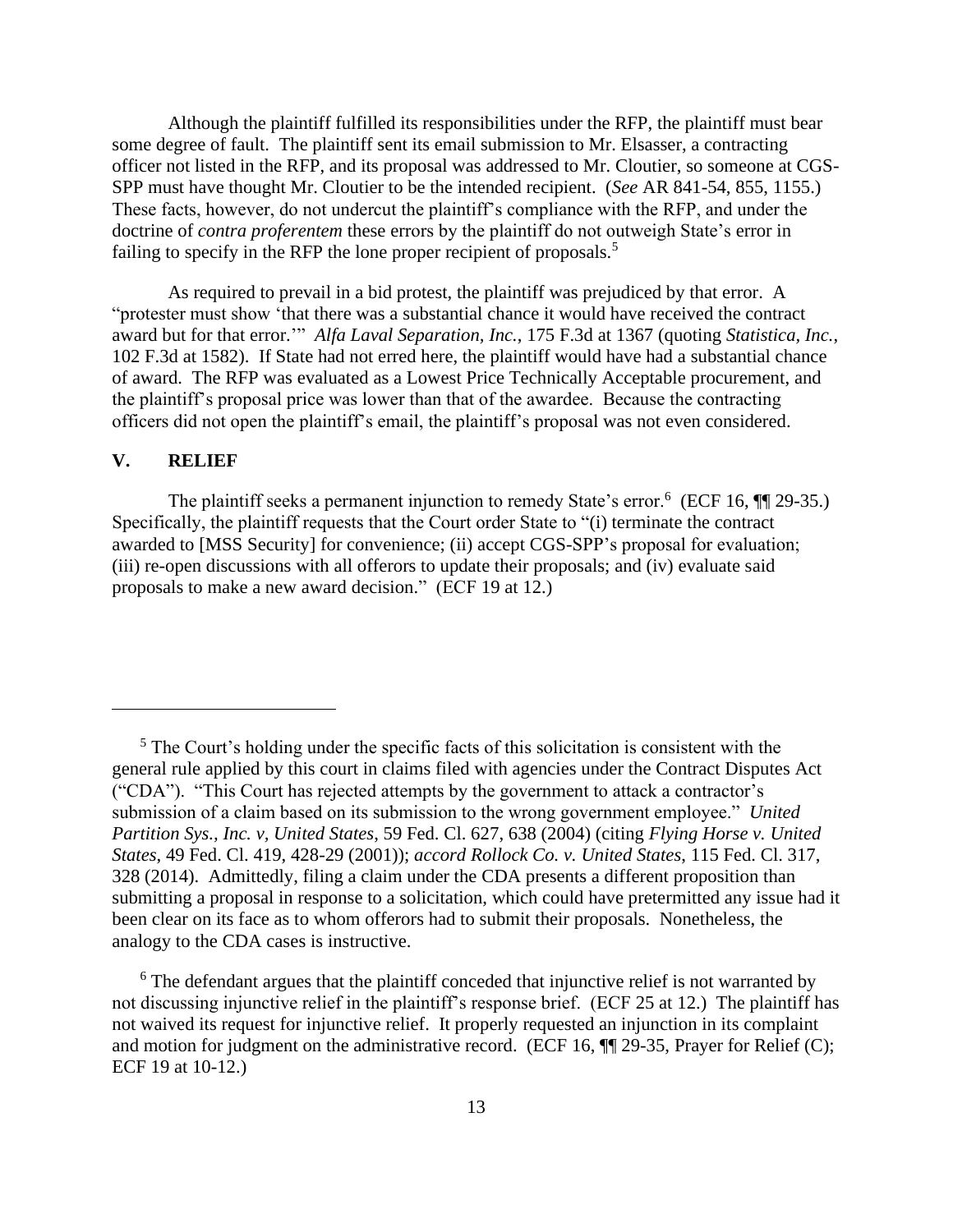To obtain permanent injunctive relief, the plaintiff bears the burden of establishing four factors:

> (1) whether, as it must, the plaintiff has succeeded on the merits of the case; (2) whether the plaintiff will suffer irreparable harm if the court withholds injunctive relief; (3) whether the balance of hardships to the respective parties favors the grant of injunctive relief; and (4) whether it is in the public interest to grant injunctive relief.

*PGBA, LLC v. United States*, 389 F.3d 1219, 1228-29 (Fed. Cir. 2004). Once the plaintiff has succeeded on the merits, no single factor alone is dispositive, so "the weakness of the showing regarding one factor may be overborne by the strength of the others." *FMC Corp. v. United States*, 3 F.3d 424, 427 (Fed. Cir. 1993).<sup>7</sup>

The first factor favors granting injunctive relief. The plaintiff has demonstrated success on the merits of its case.

The plaintiff will suffer irreparable harm if the Court withholds injunctive relief. The plaintiff argues that there is no effective monetary remedy, and that only injunctive relief would offer a complete remedy. (ECF 19 at 11.) This court has found irreparable harm when a protestor loses the opportunity to compete because, as Judge Wolski has explained, "[t]he alternative to a permanent injunction—recovery of bid preparation and litigation costs—does not redress the loss of the opportunity to compete on a level playing field for a valuable business contract." *ARxIUM Inc. v. United States*, 136 Fed. Cl. 188, 208 (2018); *see also Klinge Corp. v. United States*, 82 Fed. Cl. 127, 138 (2008) (providing as another basis to find monetary relief inadequate the "failure to have a bid 'fairly and lawfully considered'" (quoting *Great Lakes Dredge & Dock Co. v. United States*, 60 Fed. Cl. 350, 370 (2004))). Because State here did not consider the plaintiff's proposal, the plaintiff was denied its opportunity to compete for the contract.

The defendant argues that the plaintiff has failed to demonstrate irreparable harm due to the length of time the plaintiff waited before initiating this litigation. Proposals were submitted in January 2021, and State made the award in March 2021. The plaintiff did not ask State about the status of its proposal until July 2021. The plaintiff submits that the defendant's argument implicitly invokes laches, an affirmative defense that must be pleaded with specificity. (ECF 26 at 2.) Precedent, however, supports the proposition that the Court should analyze a plaintiff's alleged delay in seeking relief under the factor of irreparable harm. *See Eskridge Rsch. Corp. v.* 

<sup>7</sup> *FMC Corp.* described the standard for a preliminary injunction, but that standard also applies in the permanent-injunction context. *See Amoco Prod. Co. v. Vill. of Gambell*, 480 U.S. 531, 546 n.12 (1987) ("The standard for a preliminary injunction is essentially the same as for a permanent injunction with the exception that the plaintiff must show a likelihood of success on the merits rather than actual success.").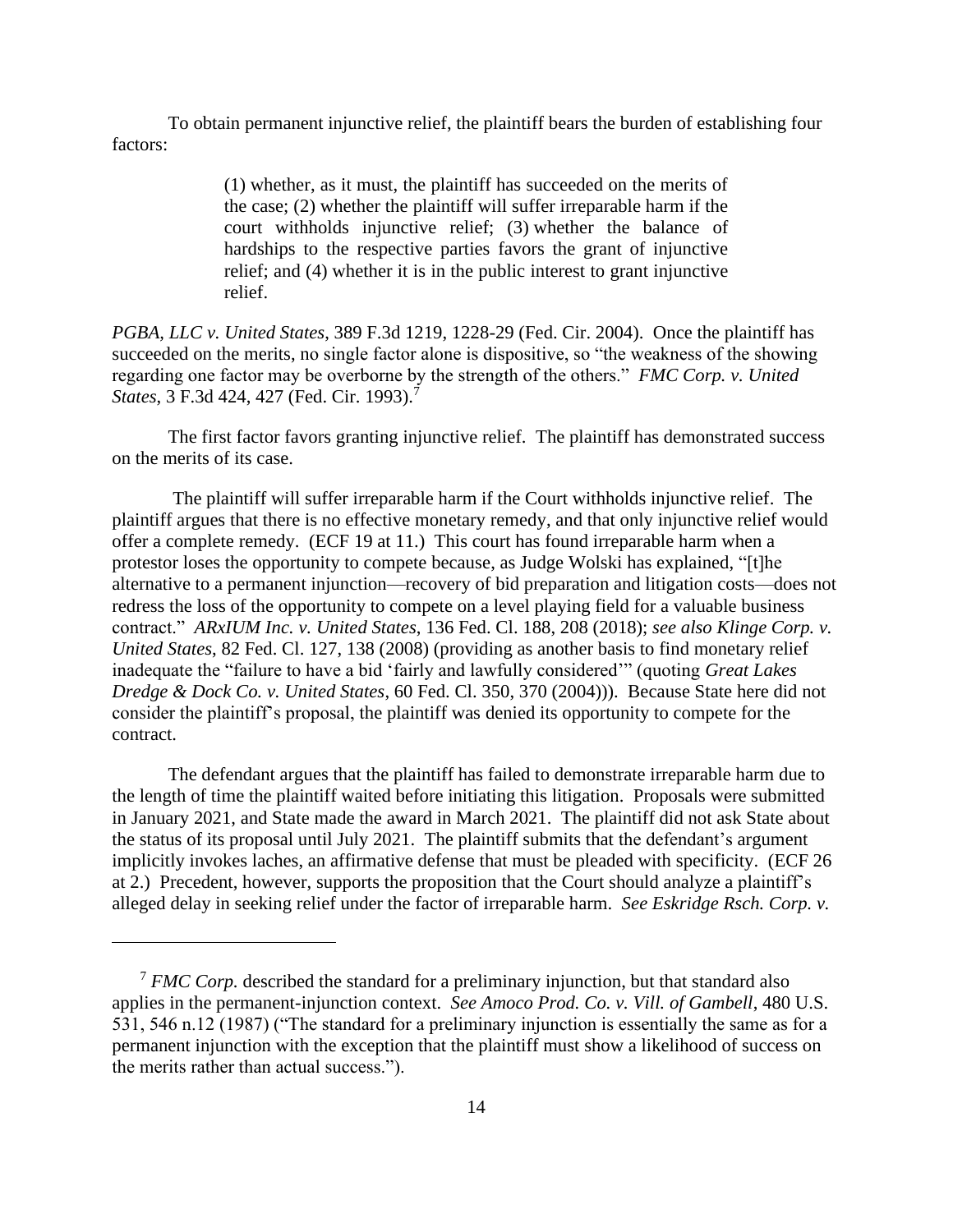*United States*, 92 Fed. Cl. 88, 99-100 (2010). This analysis does not necessarily implicate the doctrine of laches. For example, in *Eskridge* Judge Firestone found no irreparable harm when a plaintiff learned of an allegedly harmful agency action but then waited more than five months to seek relief. *Id.*

The Court finds, however, that the plaintiff's delay in seeking relief in this case was largely not of the plaintiff's own making. State failed to announce its award in SAM, the platform on which the RFP was posted. As a result, the plaintiff did not learn of the award until its officials saw media reporting in July 2021.<sup>8</sup> While the plaintiff should have made an inquiry sooner than it did, the plaintiff did not delay once it did learn of the award, contacting State the same day it learned of the award, and it protested days after getting an adverse response from State. The plaintiff's prompt action after it learned of the award thus distinguishes this case from *Eskridge*. 92 Fed. Cl. at 99-100. State must bear the cost of failing to provide a public announcement through SAM or similar means when it is that failure that led to the delay between March and July 2021.<sup>9</sup> As a result, although it is a close call, the Court finds that the plaintiff would suffer irreparable harm without an injunction and did not unduly delay in seeking relief.

The third factor requires the Court to weigh the hardships to the respective parties. The plaintiff argues that State will not be harmed because there was no transition period, given that the incumbent received the award. (ECF 19 at 11.) Although the defendant argues that an injunction would disrupt the "critical work" of providing guard services (ECF 25 at 11), the plaintiff points out that State's needs would be met during any corrective action ordered by the

<sup>9</sup> State posted the contract award data to www.fpds.gov no later than May 14, 2021. (AR 4255-57; *see also* AR 4264 n.1 (explaining the uncertainty of when all the information was uploaded to fpds.gov).) The status of the Federal Procurement Data System ("FPDS") is not clear. Although the website "remains the authoritative source for entering and viewing details about contract award data" if you are searching for details on specific contracts, the website warns on its landing page that the site's reports function has been retired since October 17, 2020:

**Attention:** FPDS reports module is now retired. Go to SAM.gov to access any Contract Data Reports.

On **October 17, 2020**, the FPDS reports module retired and the SAM.gov Data Bank is the only place to create and run both standard and ad hoc reports on federal contract data.

Federal Procurement Data System, https://www.fpds.gov/fpdsng\_cms/index.php/en/ (last visited Jan. 12, 2022) (bold in original) (hyperlinks omitted).

<sup>&</sup>lt;sup>8</sup> When pressed at oral argument on the length of time it took before the plaintiff made an inquiry after learning of the award, counsel for the plaintiff asserted that it can often take many months for State to make an award under solicitations for overseas protective services. The record is devoid of evidence to support that assertion, but the plaintiff is experienced in bidding for these types of contracts, and the defendant did not dispute the assertion.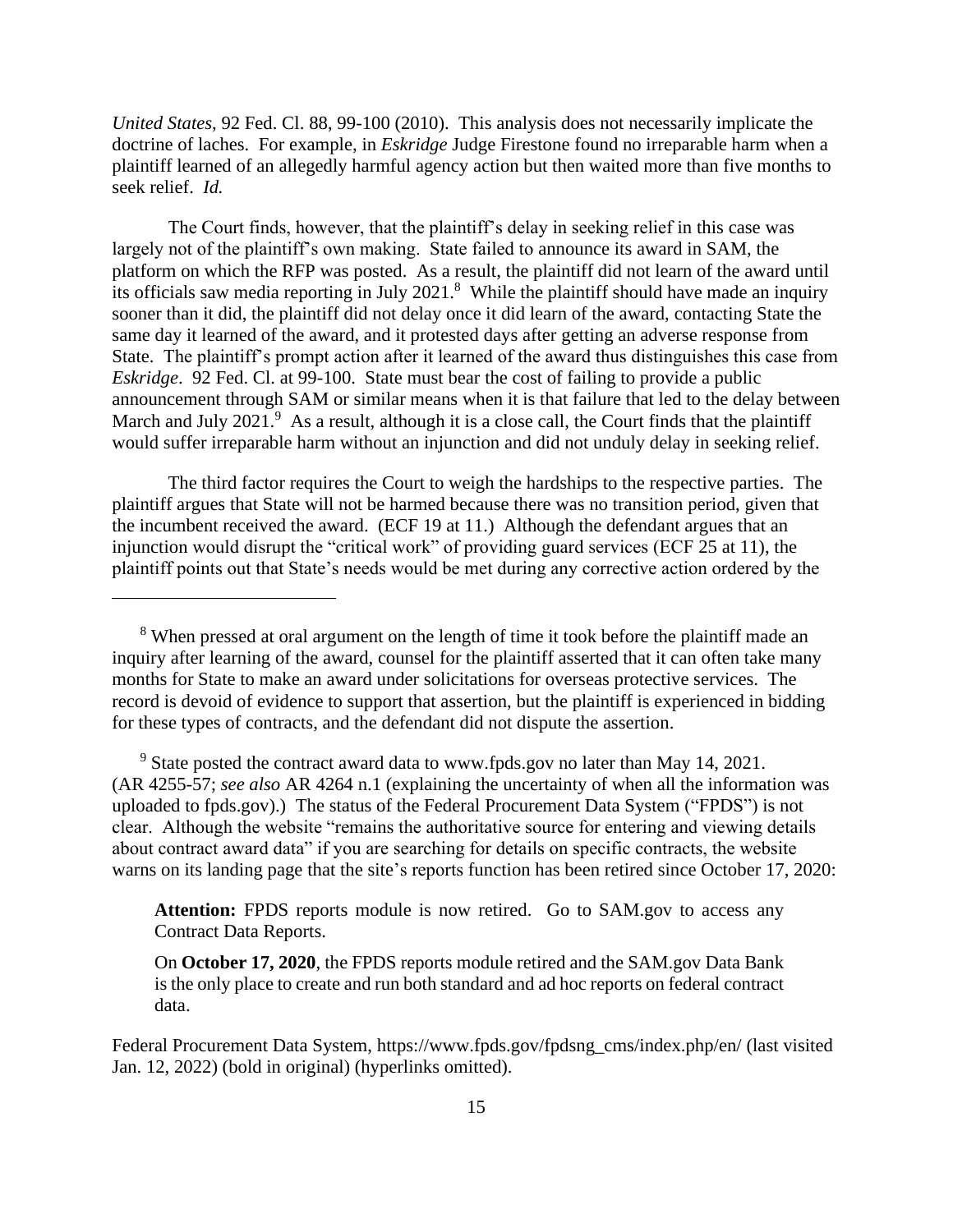Court (ECF 19 at 11). (*See also* ECF 26 at 3 (explaining in the plaintiff's supplemental brief that State could continue services with MSS Security through a bridge contract during a reevaluation).) The Court finds that an injunction would not disrupt the critical security services provided for in the procurement. As the plaintiff noted, MSS Security can continue to provide the services under a bridge contract while State conducts a re-evaluation or resolicits proposals; nothing in the Court's order would prohibit such a bridge contract. Compared to the burden on the defendant of having to compensate for its own error by conducting a renewed procurement that comports with legal requirements, the hardship on the plaintiff from the loss of the opportunity to compete is significant. *See ARxIUM Inc.*, 136 Fed. Cl. at 208-09 (weighing in favor of injunctive relief the plaintiff's loss of opportunity to compete and the government's ability to mitigate its prospective harm and declining to credit prospective harms caused by the government's own delays and procurement errors). The balance of hardships leans towards the plaintiff, which was excluded from competing for award by State's error.

The fourth factor also favors granting injunctive relief. The plaintiff argues that an injunction would serve the public interest by preserving the integrity of the bidding process and by enforcing the procurement regulations. (ECF 19 at 11-12.) "An important public interest is served through conducting 'honest, open, and fair competition' under the FAR, because such competition improves the overall value delivered to the government in the long term." *Palantir USG, Inc. v. United States*, 129 Fed. Cl. 218, 294 (2016) (citing *CW Gov't Travel, Inc. v. United States*, 110 Fed. Cl. 462, 495 (2013)); *see also Bilfinger Berger AG Sede Secondaria Italiana v. United States*, 94 Fed. Cl. 389, 393 (2010) ("[T]he public interest in preserving the integrity and fairness of the procurement process is served by enjoining arbitrary or capricious agency action  $\dots$ "). In arguing that the public interest does not support an injunction, the defendant highlights that MSS Security has already completed much of the base contract and that an injunction would disrupt guard services. (ECF 22 at 20-21; ECF 25 at 11.) As noted, the Court's injunction would not disrupt the local guard services for the U.S. Mission Australia, and the length of completed performance does not overcome the public interest in preserving the integrity of the bidding process. The Court finds that the public interest favors an injunction.

In sum, the four factors favor the Court's granting of a permanent injunction. State must terminate the contract with MSS Security but may enter a bridge contract to ensure the continuity of security services until a new contract is in place. Conditions may have changed since January 2021, when the original proposals were submitted. State is in the best position to decide how to proceed. State must, however, either recompete the contract or revisit the proposals submitted in response to the original solicitation, to include the plaintiff's proposal.

# **VI. CONCLUSION**

Although the RFP was ambiguous by not specifying which official State intended as the designated recipient for proposals, that ambiguity was latent, and the plaintiff's objection is not waived pursuant to *Blue & Gold Fleet*. The plaintiff reasonably interpreted the RFP to permit submission to the designated contracting officers at the issuing government office, and the plaintiff's interpretation of the RFP is the most reasonable reading of the RFP's requirements.